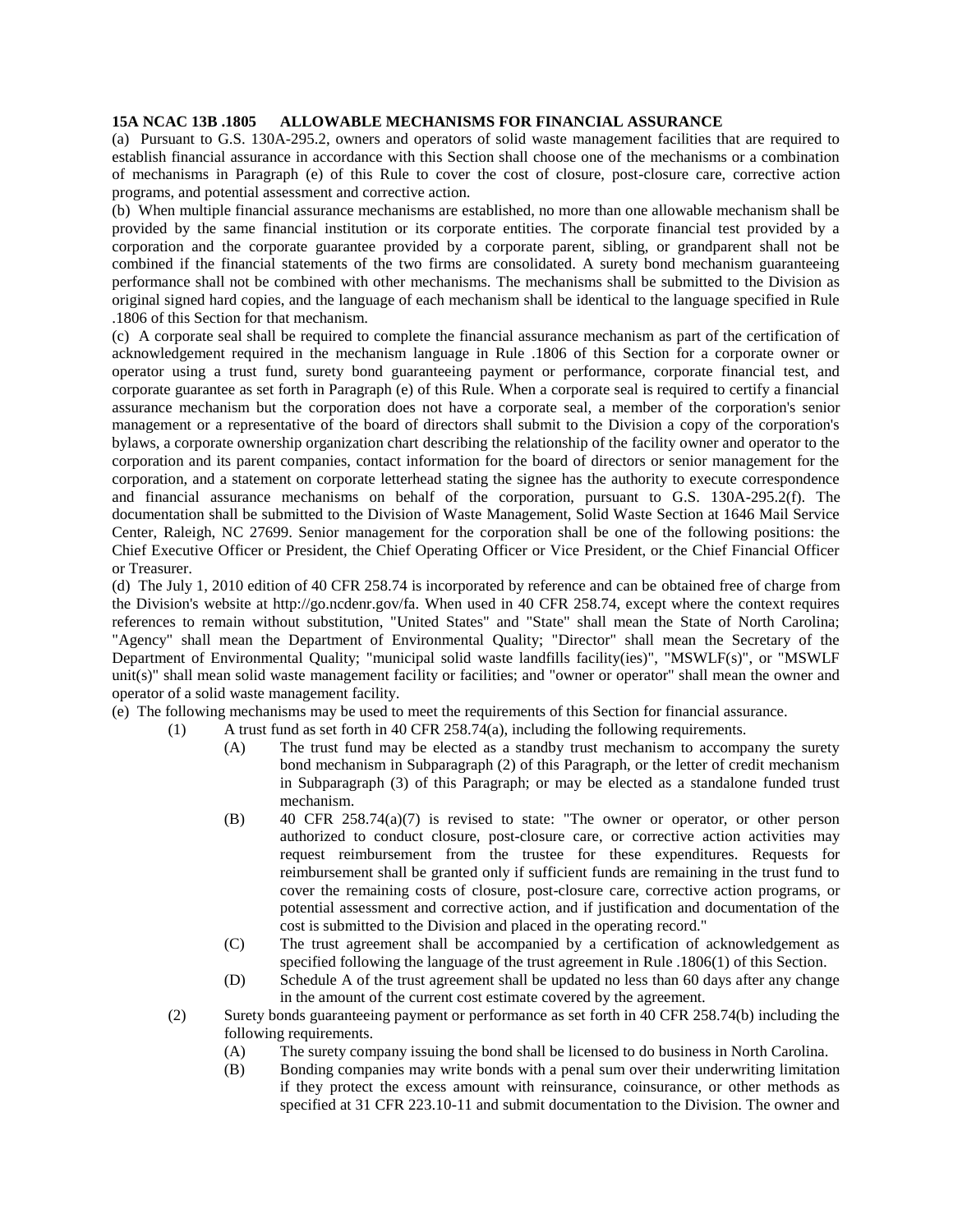operator shall provide the Division with current contact information for the surety company for the life of the mechanism. 31 CFR 223.10-11 is incorporated by reference including subsequent amendments and editions and can be accessed free of charge at the U.S. Government Publishing Office website at www.ecfr.gov.

- (C) The penal sum of the surety bond shall be adjusted for inflation or any increase or decrease in the amount of financial assurance in accordance with Rule .1802(b), Rule .1803(b), or .1804(b) of this Section.
- (D) The bonded liability limit shall not be less than the penal sum of the surety bond and shall be adjusted annually for inflation or any increase or decrease in the amount of financial assurance in accordance with Rule .1802(b), Rule .1803(b), or .1804(b) of this Section.
- (E) If the owner and operator is no longer required to demonstrate financial responsibility, the owner and operator may cancel the surety bond in accordance with the requirements of Rules .1802(c), .1803(c), or .1804(c) of this Section.
- (3) A letter of credit as set forth in 40 CFR 258.74(c) including the following requirements.
	- (A) The owner and operator shall establish a standby trust fund. The standby trust fund shall meet the requirements of 40 CFR 258.74(a) except the requirements for initial payment and subsequent annual payments specified in 40 CFR 258.74(a)(2), (3), (4), and (5). Payments made under the terms of the letter of credit shall be deposited by the financial institution directly into the standby trust fund.
	- (B) No payments shall be made from the trust fund unless approved by the trustee and the Division.
	- (C) The letter of credit shall be adjusted for inflation or any increase or decrease in the amount of financial assurance in accordance with Rule .1802(b), Rule .1803(b), or .1804(b) of this Section.
	- (D) If the owner and operator is no longer required to demonstrate financial responsibility, the owner and operator may cancel the letter of credit in accordance with the requirements of Rules .1802(c), .1803(c), or .1804 (c) of this Section.
- (4) Insurance as set forth in 40 CFR 258.74(d), and if the owner and operator is no longer required to demonstrate financial responsibility, the owner and operator may cancel the insurance policy in accordance with the requirements of Rules .1802(c), .1803(c), or .1804(c) of this Section.
- (5) A corporate financial test as set forth in 40 CFR 258.74(e) including the following requirements.
	- (A) The corporate financial test shall be adjusted for inflation or any increase or decrease in the amount of financial assurance in accordance with Rule .1802(b), Rule .1803(b), or .1804(b) of this Section.
	- (B) If the owner and operator is no longer required to demonstrate financial responsibility, the owner and operator may cancel the test in accordance with the requirements of Rules .1802(c), .1803(c), or .1804(c) of this Section.
- (6) A local government financial test as set forth in 40 CFR 258.74(f) including the following requirements.
	- (A) Owner and operators submitting a local government financial test that utilizes the bond rating indicator of financial strength shall submit a copy of the bond showing proof of the current bond rating of the most recent issuance and name of rating service, date of issuance of the bond, and date of maturity of the bond.
	- (B) The local government test shall be adjusted for inflation or any increase or decrease in the amount of financial assurance in accordance with Rule .1802(b), Rule .1803(b), or .1804(b) of this Section.
	- (C) If the owner and operator is no longer required to demonstrate financial responsibility, the owner and operator may cancel the test in accordance with the requirements of Rules .1802(c), .1803(c), or .1804(c) of this Section.
- (7) A corporate guarantee as set forth in 40 CFR 258.74(g) including the following requirements.
	- (A) The owner and operator shall submit a corporate ownership organization chart describing the relationship of the owner and operator to the guarantor as defined in 40 CFR  $258.74(g)(1)$  when financial assurance is initially established, and annually thereafter.
	- (B) The corporate guarantee shall be adjusted for inflation or any increase or decrease in the amount of financial assurance in accordance with Rule .1802(b), Rule .1803(b), or .1804(b) of this Section.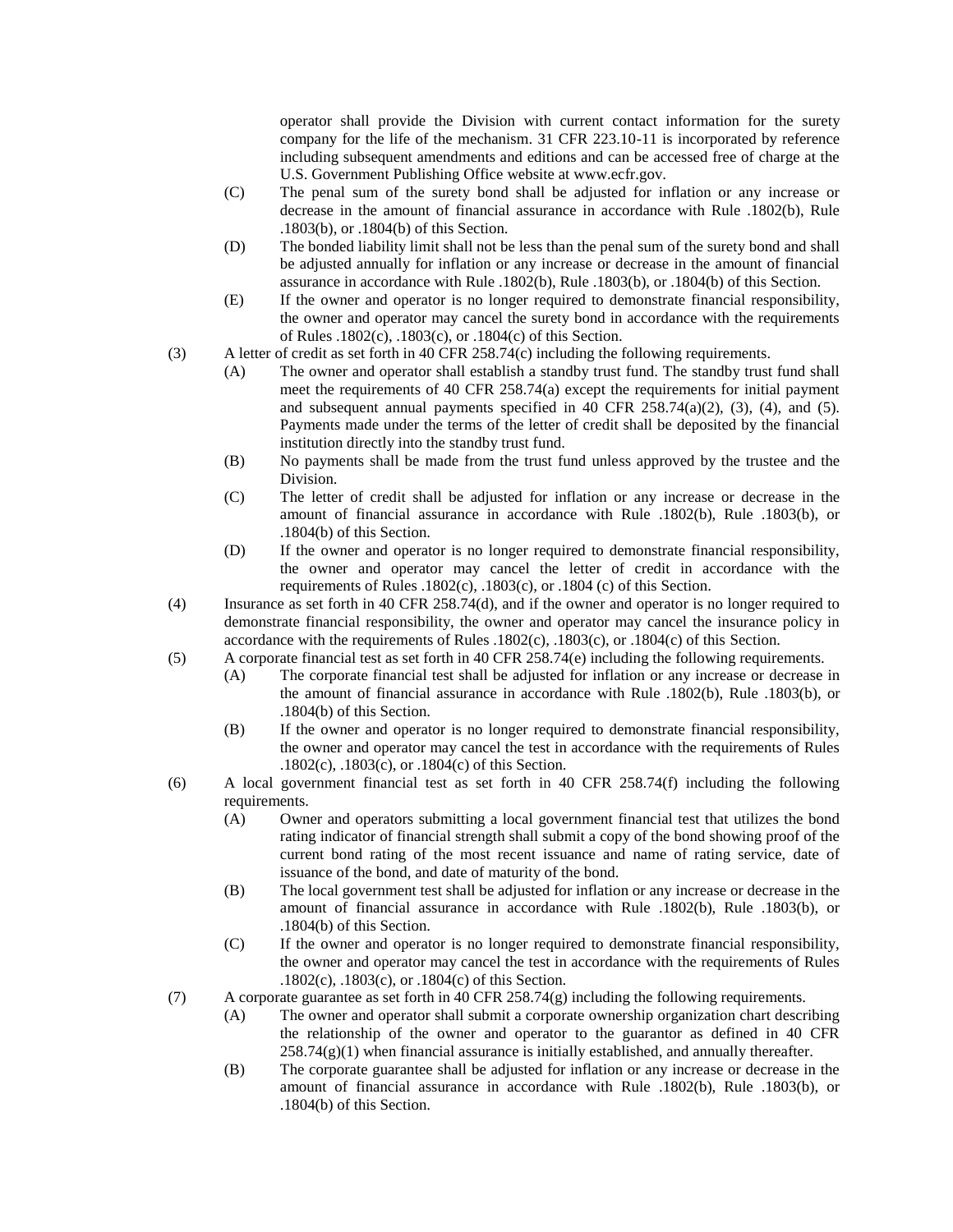- (C) If the owner and operator is no longer required to demonstrate financial responsibility, the owner and operator may cancel the guarantee in accordance with the requirements of Rules .1802(c), .1803(c), or .1804(c) of this Section.
- (8) A capital reserve fund that meets the following requirements.
	- (A) An owner and operator of a solid waste management facility that is a unit of local government or public authority may satisfy the requirements of this Rule by establishing a capital reserve fund which conforms to the requirements of this Subparagraph. The unit of local government or public authority shall be an entity which has the authority to establish a capital reserve fund under authority of G.S. 159 Part 2 and whose financial operations are regulated and examined by a State agency. The capital reserve fund shall be established consistent with auditing, budgeting, and government accounting practices as prescribed in G.S. 159-30 and by the Local Government Commission. A copy of the capital reserve fund ordinance or resolution with a certified copy of the meeting minutes and a copy of documentation of initial and subsequent years' deposits shall be submitted to the Division and placed in the facility's operating record.
	- (B) Payments into the capital reserve fund shall be made annually by the unit of local government or public authority over the term of the initial permit or over the remaining life of the facility for closure or post-closure care, or over one-half of the estimated length of the corrective action program when a corrective action program is required in accordance with Rules .0545 or .1637 of this Subchapter. This period is referred to as the "pay-in period".
	- (C) For a capital reserve fund used to demonstrate financial assurance for closure and postclosure care, the first payment into the fund shall be at least equal to the current cost estimate for closure or post-closure care, divided by the number of years in the pay-in period as defined in Part (B) of this Subparagraph. The amount of subsequent payments shall be determined by the following formula:

Next Payment =  $[CE-CV]/Y$ 

where CE is the current cost estimate for closure or post-closure care (updated for inflation or other changes), CV is the current value of the capital reserve fund, and Y is the number of years remaining in the pay-in period.

(D) For a capital reserve fund used to demonstrate financial assurance for a corrective action program, the first payment into the capital reserve fund shall be at least equal to one-half of the current cost estimate for the corrective action program. The total cost of the second half of the corrective action program period shall be divided into subsequent payments determined by the following formula:

Next Payment  $=$  [RB-CV]/Y

where RB is the most recent cost estimate for the corrective action program, updated for inflation or other changes (i.e. the total cost that will be incurred during the second half of the corrective action period), CV is the current value of the capital reserve fund, and Y is the number of years remaining in the pay-in period.

- (E) The initial payment into the capital reserve fund shall be made before the initial receipt of waste in the case of closure and post-closure care, or no later than 120 calendar days after the corrective action remedy has been selected in accordance with the requirements of this Subchapter. Subsequent payments shall be made no later than 30 calendar days after each anniversary date of the first payment.
- (F) If the unit of local government or public authority establishes a capital reserve fund after having used one or more alternate mechanisms specified in this Rule, the initial payment into the capital reserve fund shall be at least the amount that the fund would contain if the capital reserve fund had been established on the initial date that the alternate mechanism was established, and annual payments to the fund had been made according to the specifications of this Subparagraph.
- (G) The unit of local government or public authority authorized to conduct closure, postclosure care, or corrective action programs may expend capital reserve funds to cover the remaining costs of closure, post-closure care, corrective action programs, or for the debt service payments on financing arrangements for closure, post-closure care, or corrective action programs. Monies in the capital reserve fund shall only be used for these purposes